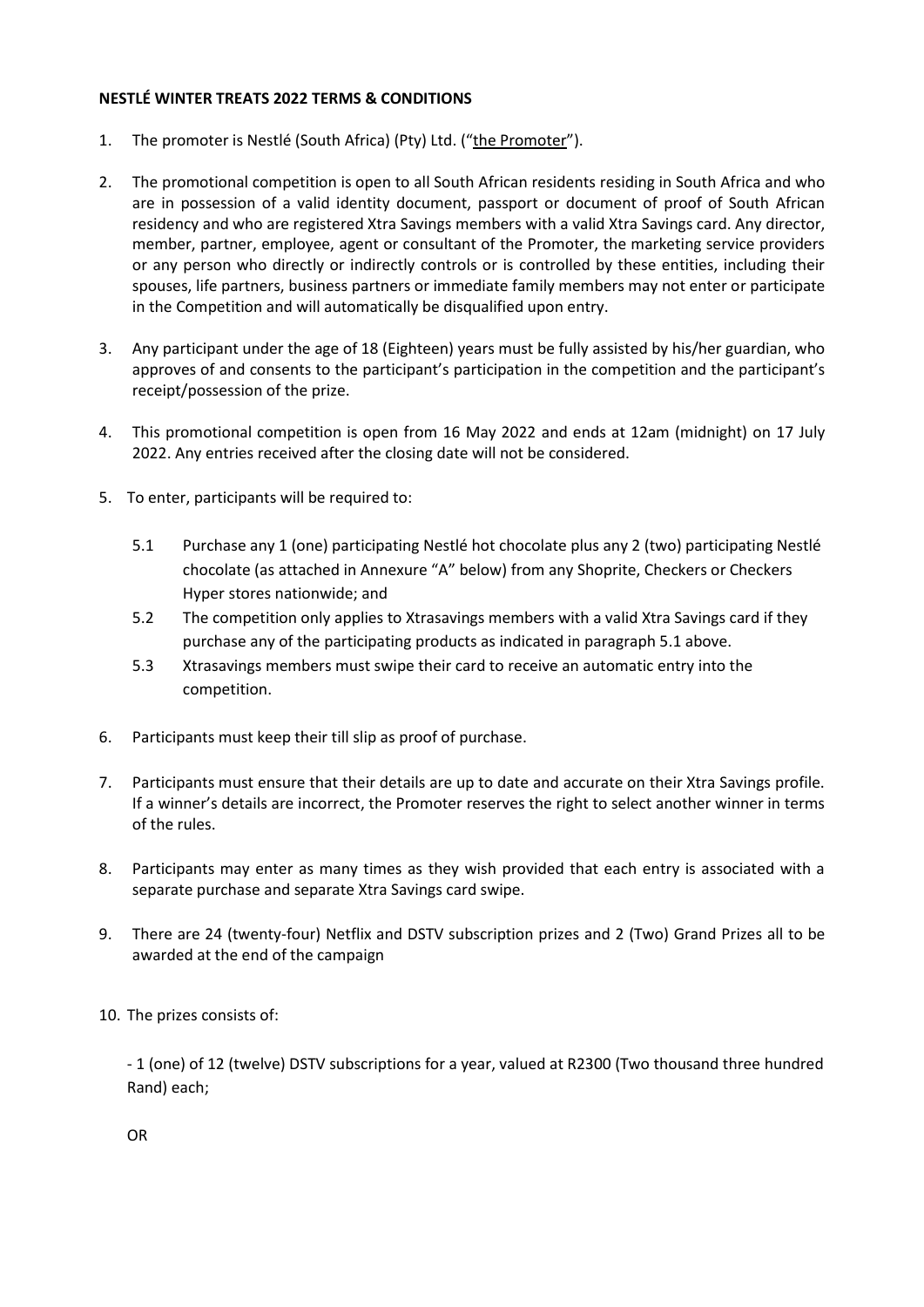- 1 (one) of 12 (twelve) Netflix subscriptions for a year, valued at R2100 (Two thousand one hundred Rand) each;

The Grand prize consists of:

- 2 x Home Entertainment Bundle valued at approximately R80 000 (Eighty Thousand Rand) split between Checkers and Shoprite consisting of:

- 2x Samsung 70" SMART LED UHD TV
- 2x Samsung Soundbar
- 2x Samsung Tablet
- 2x JBL Pulse Bluetooth Speaker
- 2x Tripod Projector Screen
- 2x LED Portable Projector
- 11. In order to be eligible to win the grand prize, participants need to own a valid TV License.
- 12. All winners will be required to provide their name, ID number and contact details and to sign an acknowledgment of receipt of the prize.
- 13. Winners will be selected by means of a random draw and will be notified telephonically where the winner will be required to verify their details. The Promoter (or their agent) will endeavor to contact the prize winner once every day for 5 (Five) consecutive working days after their name is drawn. If the prize winner cannot be contacted during this period, the prize will be forfeited and another winner will be selected in accordance with the rules.
- 14. The prize includes delivery and the winner will be required to provide the Promoter with a valid day time delivery address to enable delivery.
- 15. A copy of these rules can be found on the following website www.termsconditions.co.za throughout the period of the competition or can be obtained from the Nestlé Consumer Call Centre on telephone number 011 514 6789.
- 16. The Promoter reserves the right to name winners publicly and any other place where the Promoter deems fit. By entering the competition, prize winners agree to the publication of their name by the Promoter.
- 17. Failure to claim the prize or a refusal or inability to comply herewith these requirements within 2 (Two) months will disqualify the winner and a new winner will be drawn in their place at the sole discretion of the Promoter.
- 18. Any personal data submitted by you will be used solely in accordance with current South African data protection legislation and the Promoter's privacy policy.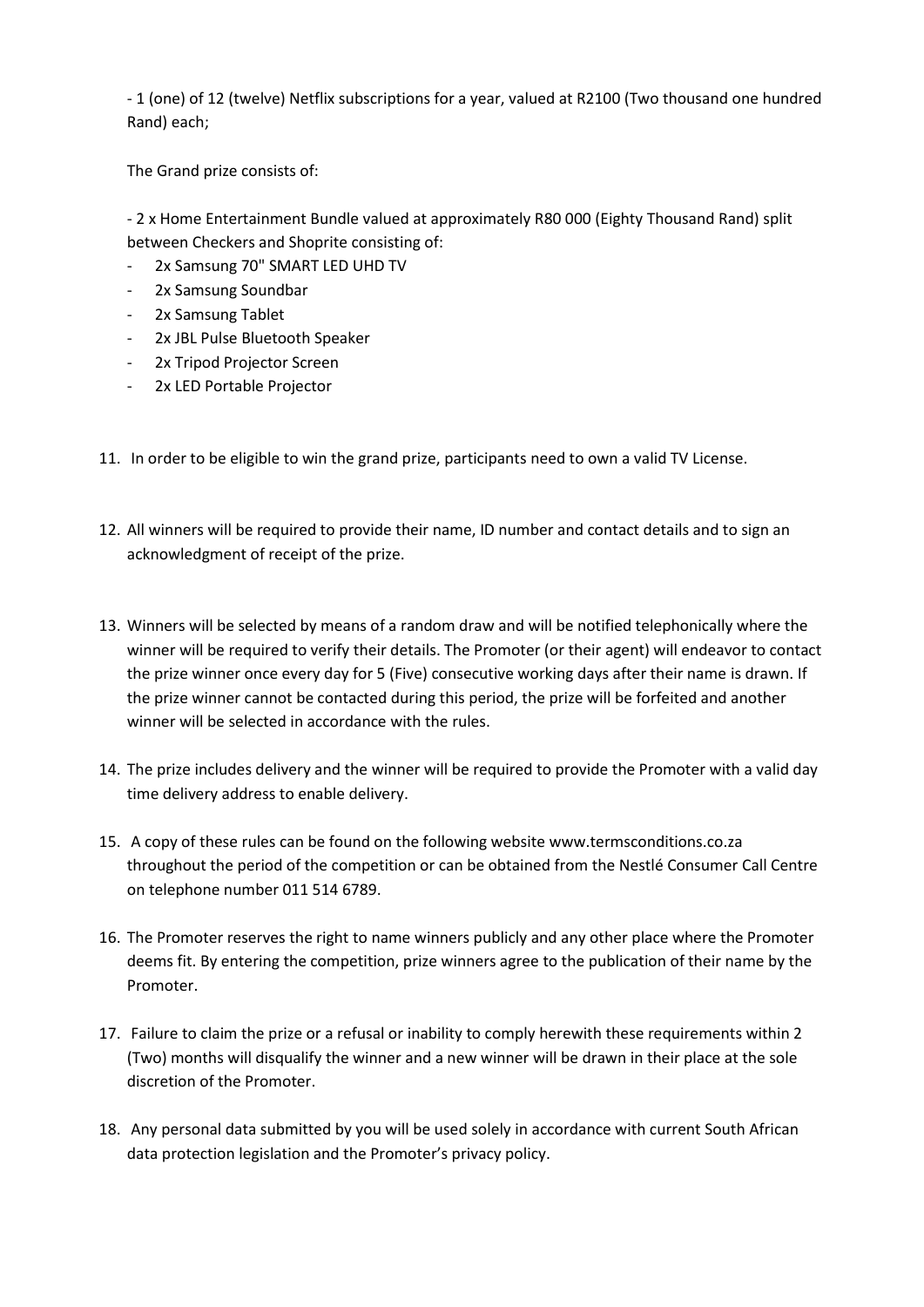- 19. The Promoter shall not be responsible for any lost, damaged, delayed, incorrect or incomplete entries for any reason whatsoever.
- 20. The Promoter shall not be responsible for the failure of any technical element relating to this promotion that may result in an entry not being successfully submitted.
- 21. Responsibility is not accepted for entries lost, damaged or delayed as a result of any network, computer or cell phone hardware or software failure of any kind.
- 22. The Promoter reserves the right to disqualify any claim if fraud or cheating is suspected, including without limitation, through the manipulation of code or otherwise frequently falsifying data.
- 23. The Promoter has the right in its sole discretion to summarily disqualify a winner who, at any time, does not act in accordance with the spirit of the promotional competition. A disqualified winner shall immediately forfeit their right, title or interest in any prize.
- 24. No applications from agents, third parties, organised groups or applications automatically generated by computer will be accepted. No incomplete or corrupted entries will be accepted. Entries will only be accepted if they comply with all entry instructions.
- 25. NOTE: Any attempt to use multiple e-mail or Facebook accounts or other tactics to enter or vote more than the stated limit may result in disqualification and all associated entries and/or votes will be void. Entries or votes generated by script, macro, bot, commercial contest subscription, incentives or other means not sponsored by the Promoter, vote-swapping sites, voting software, entering service sites or any other automated means and entries or votes by any means that subvert the entry/voting process or do not conform to the terms or spirit of these competition rules, will void the entry/votes and may disqualify the entrant.
- 26. The prize is not exchangeable for cash and is not transferrable.
- 27. The Promoter reserves the right to use the images taken of the winners for publicity purposes in any manner they deem fit, without remuneration being made payable to the winner. However, the winner has the right to object to these images being used by written notification to the Promoter at Anslow Office Park, 8 Anslow Crescent, Bryanston, 2021. Att : Legal Department.
- 28. The Promoter shall have the right to change or terminate the promotional competition immediately and without notice, if deemed necessary in its opinion and if circumstances arise outside of their control. In the event of such change or termination, all participants agree to waive any rights that they have in respect of this promotional competition and acknowledge that they will have no recourse against the Promoter or its agents.
- 29. In the event that the prize is not available despite the Promoter's reasonable endeavours to procure the prize, the Promoter reserves the right to substitute prizes of equal value.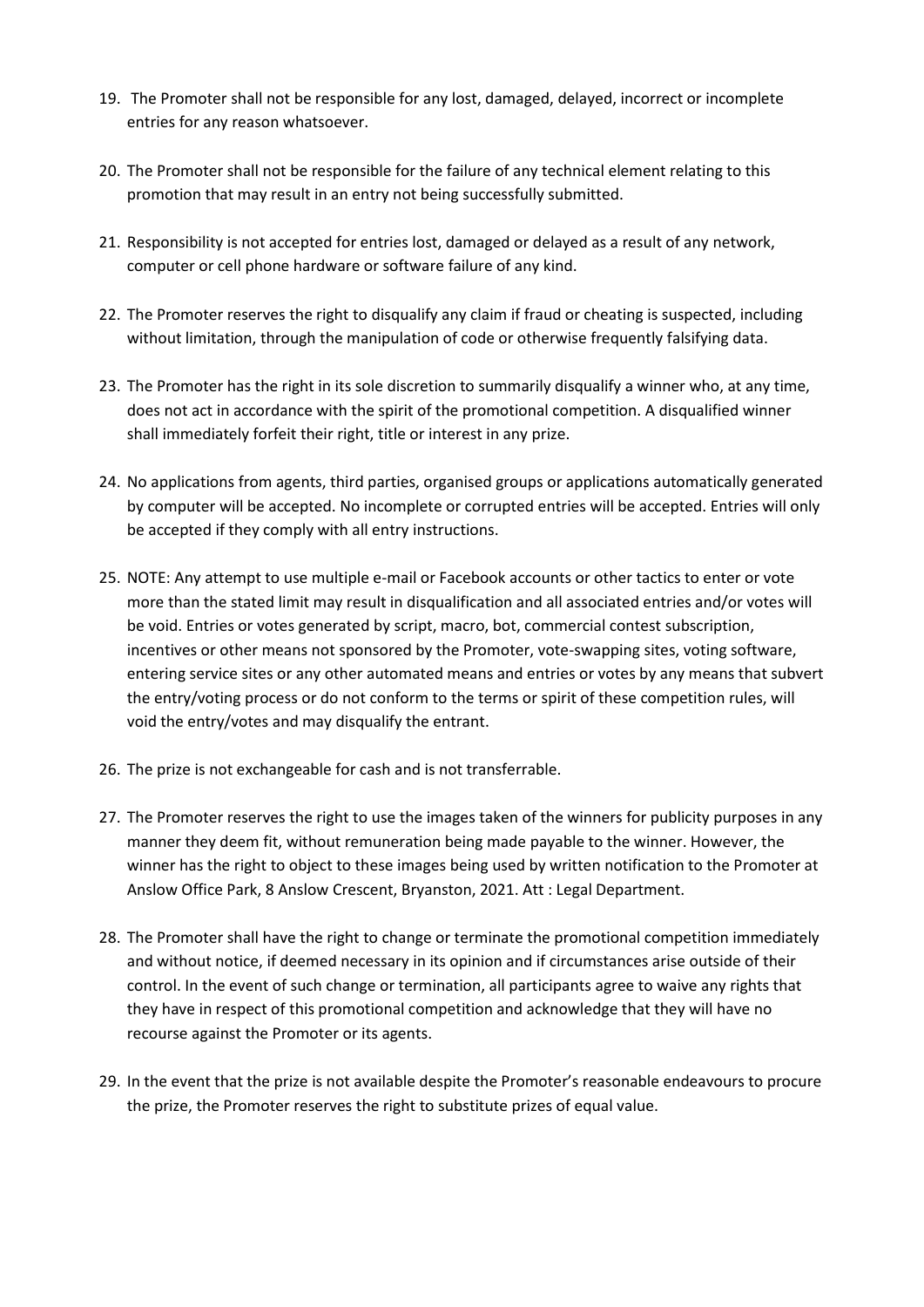- 30. Neither the Promoter, its agents, associated companies, nor any directors, officers or employees of such, shall be liable for any loss or damage, whether direct, indirect, consequential or otherwise arising from any cause whatsoever, which may be suffered by the participant.
- 31. The judges' decision is final and no correspondence will be entered into.

.

- 32. Participation in the promotional competition constitutes acceptance of the promotional competition rules and participants agree to abide by the rules.
- 33. All information on the website, digital channels and till slip is provided by Shoprite Checkers (Pty) Ltd., or is licensed from various license holders. You may only use this information to assist in learning more about any particular product or service. You may not store, reuse or utilise this information for any commercial purpose.
- 34. You may not use any form of automated search or download technology to access this site without our prior written consent.

36. By accepting the terms and condition as set out herein, you confirm that you are aware of the information that is being collected by us and that this information will be solely processed for the purposes of this promotion.

35. Your privacy is important to us, for more information on how we process and secure your personal information; please see our [data privacy statement.](https://www.shoprite.co.za/privacyPolicy).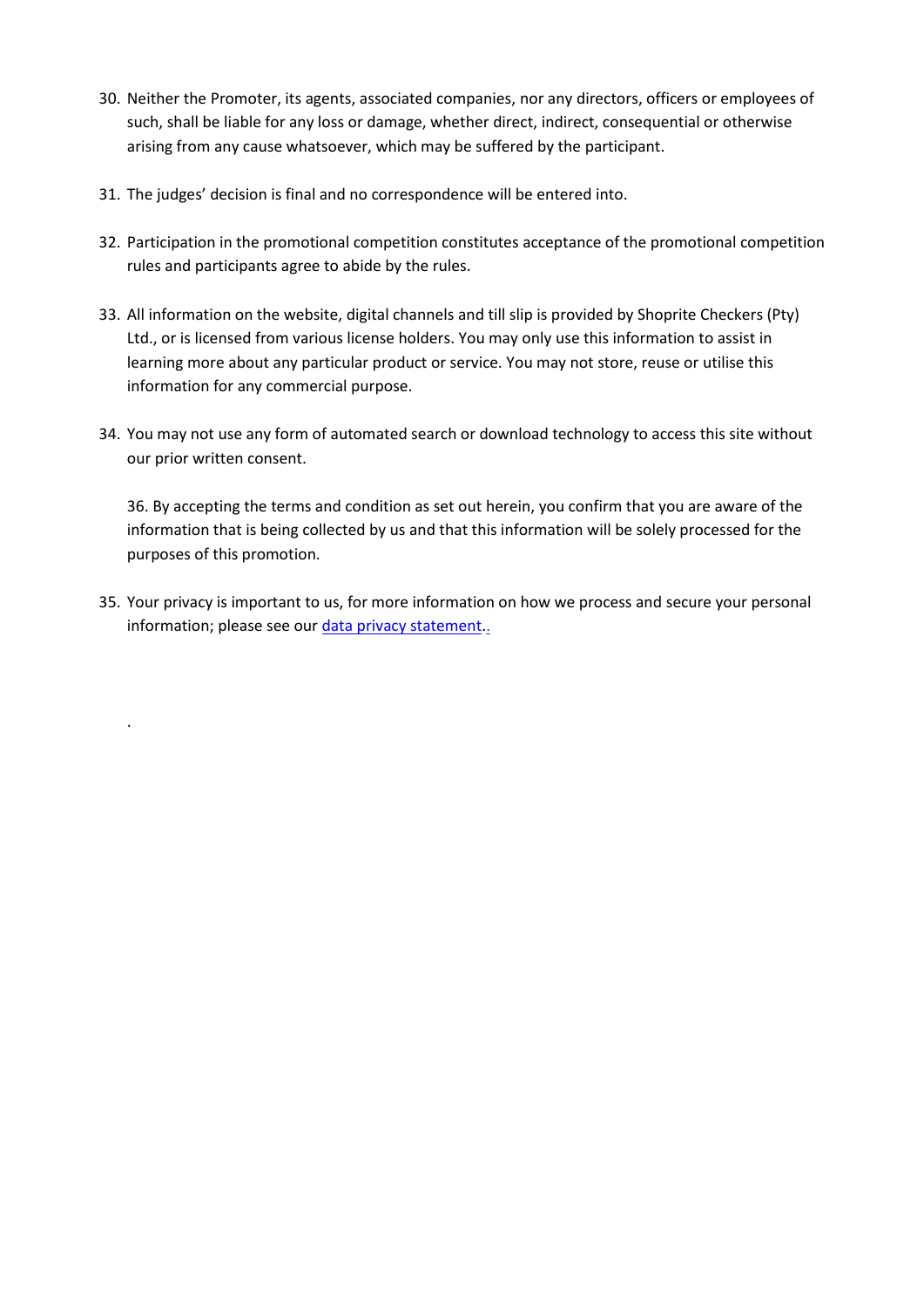## Description **Barcode**

HOT CHOC NESTLE 10S, ORIG EA 06009188004439 HOT CHOCOLATE NESTLE 8X20G, PMINT CRISP EA 06009188004538 BEVERAGE HOT CHOCOLATE NESTLE 500G EA 03033710065875 HOT CHOCOLATE NESTLE 8X20G, TEX EA 06009188004514 BEVERAGE HOT CHOCOLATE NESTLE 450G EA 06009188003753 BEVERAGE HOT CHOCOLATE NESTLE 250G EA 06001068379101 BEVERAGE HOT CHOCOLATE NESTLE 1KG TIN EA 06001068379309

## Description **Barcode**

CHOC ROLO NESTLE 50G EA 06001068592500 CHOC SLAB NESTLE 80G, SMARTIES EA 06001068644902 CHOCOLATE CHUNKY WHITE KIT KAT 40G EA 07613037252156 CHOC SLAB KIT KAT 85G, WHT EA 06009188005115 CHOCOLATE ORIGINAL MILKYBAR 40G BAR EA 06009188004897 CHOC CHNKY NESTLE AERO, DRK EA 06009188001223 CHOC SLAB KITKAT 135G, 11FINGR DRK EA 06009188002220 CHOC TEX LARGE 1S EA 06001025177207 CHOC CHNKY NESTLE AERO, DUET EA 06009188001230 CHOC SLAB NESTLE 80G, MILKY BAR EA 08000300371031 CHOC BAR ONE 1S, COFFEE EA 06001068674305 CHOC SLAB NESTLE 80G, M/BAR PEANUT EA 06009188002756 CHOC SLAB NESTLE 80G, KRACKLE MLK EA 06001068642700 CHOC CHUNKY PEANUT KITKAT 42G BAR EA 03800020417447 CHOC SLAB NESTLE AERO 85G, PEPPERMINT EA 06009188000097 CHOC SLAB NESTLE AERO 85G, DUET EA 06009188000103 CHOC SLAB KITKAT 135G, 11FINGR MILK EA 06009188002190 CHOC 4FINGER KITKAT 41.5G, WHT EA 06009188002183 CHOC SLAB KIT KAT 85G, MILK EA 06009188005122 CHOC BAR ONE 1S, LRG EA 06001068595808 CHOC LOG NESTLE 46G EA 06001068592708 CHOC SLAB NESTLE AERO 85G, MILK EA 06009188000080 CHOC SMARTIES NESTLE 40G BOX EA 00000050189014 CHOC CHNKY NESTLE AERO, MILK EA 06001025292900 CHOC CHUNKY KITKAT 1S BAR EA 06009188002244 CHOC CHNKY NESTLE AERO, MINT EA 06009188001216 CHOC SLAB NESTLE 150G, ROLO EA 06001068675401 CHOC SLAB NESTLE 150G, MILKY BAR EA 06001068691807 CHOC SLAB NESTLE 150G, MBAR KRACKLE EA 06001068708109 CHOC SLAB NESTLE AERO 85G, DRK EA 06009188000110 CHOC 4FINGER MILK KITKAT 41.5G EA 07613035220065 CHOC PEPPERMNT CRSP NESTLE 49G EA 00000060058041 CHOC SLAB NESTLE 80G, SMARTIES MLK EA 06001068643707